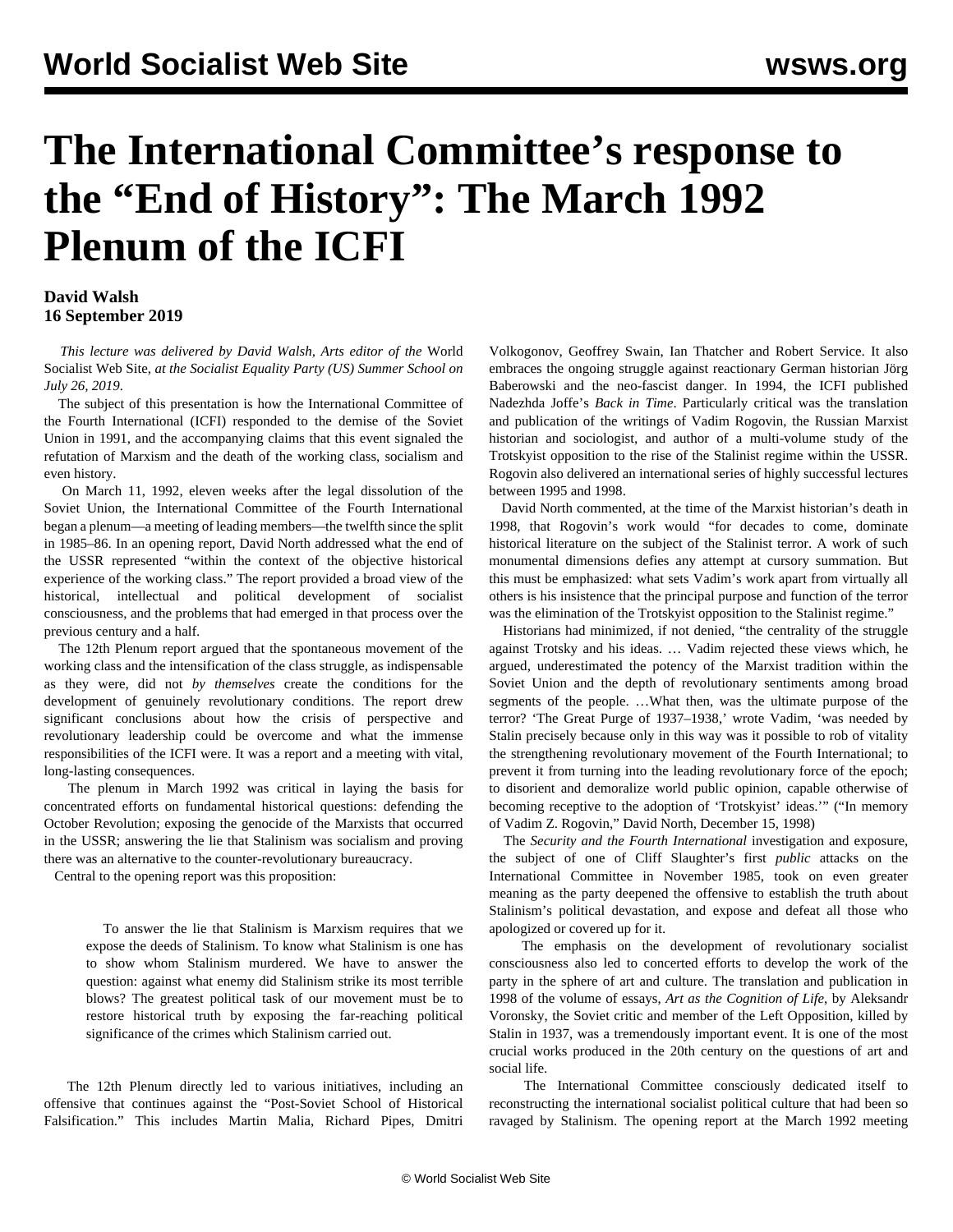argued that it was not possible "to rebuild the international Marxist movement without mounting this offensive" for historical truth and that exposing the crimes of Stalinism was "an essential part of overcoming the damage they caused to the development of social and political thought."

 The 12th Plenum report was a milestone in the development of the ICFI, but it didn't come out of the blue. It was the bringing to bear on the new situation, created by the dissolution of the USSR, of the entire history of the Trotskyist movement, from its earliest days in the 1920s, through the founding of the Fourth International, the struggle against Pabloism, later the campaign taken up by the British Trotskyists, in particular, against the degeneration of the Socialist Workers Party, and still later, the struggle conducted by the Workers League against the Workers Revolutionary Party leadership, and the genuine renaissance of Marxism produced by the IC majority's historic, liberating purging of national-opportunist elements in 1985.

 The Soviet Union was formally dissolved in Moscow, at the Kremlin, on December 26, 1991, a Thursday.

 On the previous day, December 25, Soviet President Mikhail Gorbachev resigned, declaring that his office no longer existed. That evening at 7:32 p.m., the Soviet flag, with its familiar hammer and sickle, was lowered from the Kremlin for the last time and replaced with the pre-revolutionary Russian flag, which had been the official emblem of autocratic, semibarbaric Russian Tsardom, from 1696 until the October Revolution.

 As an obedient agency of imperialism, and not a ruling class that would have fought tenaciously and ruthlessly to cling to power to the bitter end (and even beyond!), the bureaucratic caste, in its final historic act of betrayal, simply signed over the country and the fate of its 293,000,000 citizens to capitalist interests.

 According to the official, wishful, i.e., lying, version of things, the historical process had reversed itself by three-quarters of a century, or more. The physical remains of the October Revolution, that deviation from the "normal," bourgeois course of development, were no more. The memory of the Revolution could be slandered and, if possible, wiped out. The ruling classes could get back to business as usual. Peace on earth would prevail and democracy flower.

 However, events over the past quarter-century and more, have not confirmed that hopeful, sunny prognosis.

 On January 4, 1992, a Saturday, nine days following the official dissolution of the Soviet Union in Moscow, David North presented to a party membership meeting of the Workers League in Detroit a comprehensive examination of what had brought about its demise. As part of that analysis, *The End of the USSR*, he made these points:

 The dissolution of the USSR certainly represents the culmination of Stalinism's betrayal of the principles of the October Revolution and of the Soviet and international working class. … The oftrepeated warnings of the Trotskyist movement, dating all the way back to the 1920s, that Stalinism would lead the Soviet workers to a catastrophe, have been profoundly and tragically vindicated. …

 A revolutionary party must face reality and state what is. The Soviet working class has suffered a serious defeat. The bureaucracy has devoured the workers state before the working class was able to clean out the bureaucracy. …

 Though it raises great dangers, the smashup of the Soviet bureaucracy also clears the decks. The greatest source and material foundation of corruption and opportunism has been put out of business. … Now all those who based themselves upon Stalinism have lost their credibility within the working class. (*The End of the USSR*, January 1992)

 The March 1992 plenum carried forward and deepened this work, as I will attempt to explain.

 How was it possible that when everyone else was losing his or her head, the ICFI retained its? Bourgeois triumphalism and boastful stupidity, on the one hand; the petty-bourgeois left sitting on the ground and mournfully telling "sad stories of the deaths of kings," on the other.

 The International Committee had prepared itself, in particular, through the historic conflict with the Workers Revolutionary Party leadership from 1982 to 1985, for these events. In that struggle, every fundamental question, including the character and history of the Stalinist regimes, arose and was fought out.

 The ICFI had defended the Soviet Union, China and the Eastern European states against the attacks of imperialism and had, with equal vigor, warned about the dangers of capitalist restoration, flowing from the policies and practices of the bureaucracy itself. When that process exhausted itself, the ICFI recognized it, carried out an intense internal discussion and took the necessary steps, theoretically and practically.

 To explain the ability of the IC to come to terms with the demise of the USSR, one has to turn, first of all, to the immense foundations put in place by Trotsky, and the perspective developed by the International Left Opposition and the Fourth International on the fate of the USSR.

 As events unfolded in the Soviet Union in the early 1990s, the IC pointed out that no bourgeois expert or academic, even after the coming to power of Gorbachev in 1985, had predicted the Stalinist government would reject the principle of central planning, repeal all restrictions on private ownership of the means of production, proclaim the market to be "the highest achievement of civilization" and seek the complete integration of the USSR into the structures of world capitalism.

 Indeed, in 2011, *Foreign Policy* magazine acknowledged somewhat shamefacedly, "In the years leading up to 1991, virtually no Western expert, scholar, official, or politician foresaw the impending collapse of the Soviet Union."

 In 1936, however, writing as an isolated and endangered political exile in Norway, Leon Trotsky had warned that the policies of the Stalinist regime, far from having assured the triumph of socialism in the USSR, were actually preparing the soil for the restoration of capitalism.

 Trotsky, our party explained, strove to devise a concept of the Soviet Union that reproduced its features in a living way and revealed the possible direction of its development. He concluded that the USSR was a "transitional" society, whose final destiny had not yet been determined. If the workers could oust the Stalinist rulers in a political revolution, restore Soviet democracy and regain control of the state, the Soviet Union could still evolve in the direction of socialism. However, if the bureaucratic caste retained power and continued to suppress the working class politically and sabotage the possibilities of the economic structures created by the October Revolution, the calamitous reversion to capitalism was also a possibility.

 This understanding was spelled out in the founding document of the Fourth International, *The Transitional Program*:

 The USSR … embodies terrific contradictions. But it still remains a *degenerated workers state*. Such is the social diagnosis. The political prognosis has an alternative character: either the bureaucracy, becoming ever more the organ of the world bourgeoisie in the workers state, will overthrow the new forms of property and plunge the country back to capitalism; or the working class will crush the bureaucracy and open the way to socialism. (*The Transitional Program*, 1938)

This conception was elaborated on and defended by the ICFI, as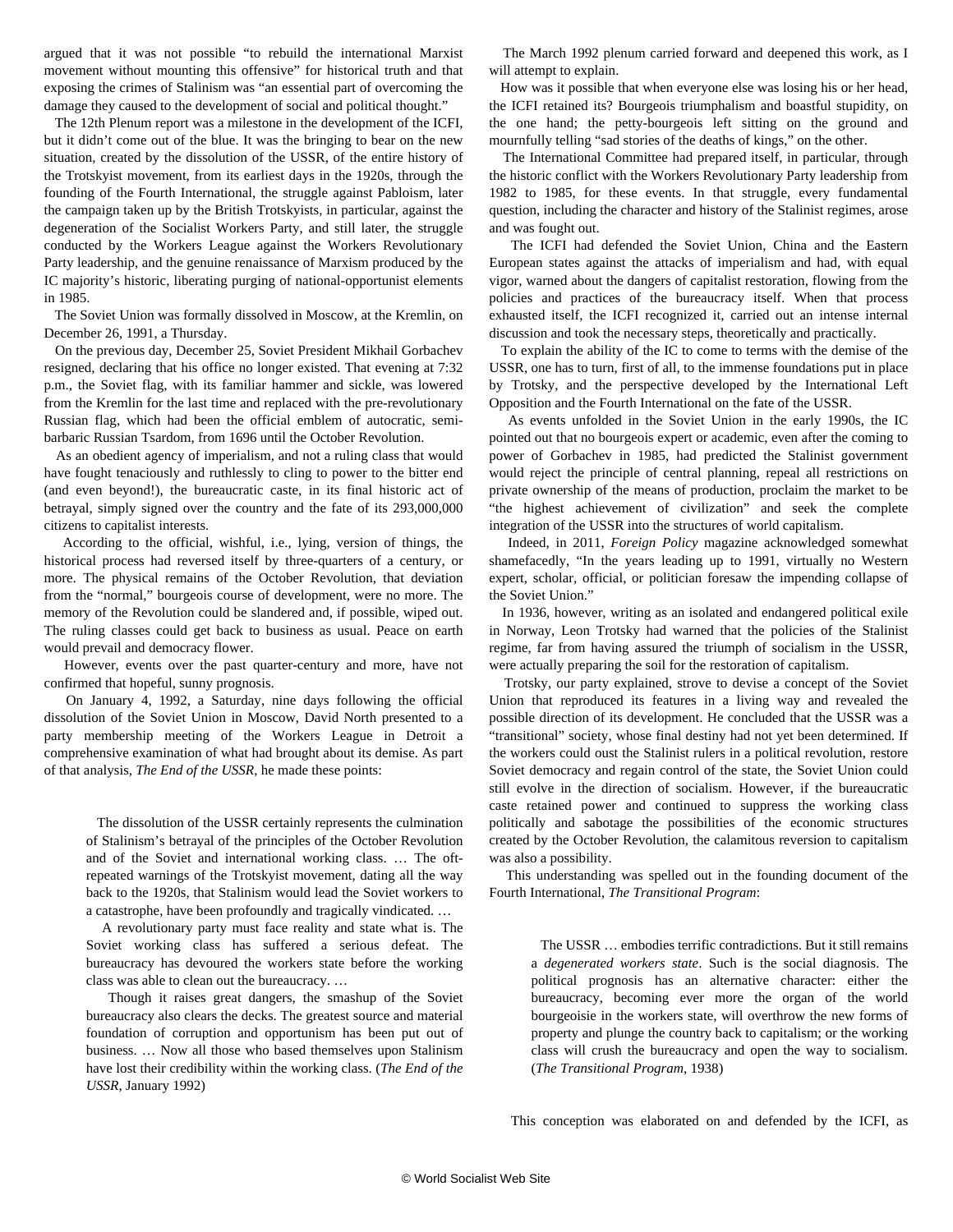previous lectures have explained.

 In addition to the bourgeois experts, the petty-bourgeois left was almost universally convinced of the imperishability of the USSR. It is perhaps difficult today for people not politically conscious at the time to grasp, but the permanence of the Soviet Union was taken for granted by Pabloite, anarchist and state capitalist groupings alike, including by those who formerly made bloodcurdling criticisms of Stalinist tyranny.

 Leading British state capitalist Chris Harman, in his 1988 work, *From Stalin to Gorbachev*, made no reference whatsoever to the possibility of capitalist restoration. The "Russian leadership," wrote Harman complacently, "swings from one policy to another and back again, to the accompaniment of bitter rows inside the bureaucracy itself. These can make it increasingly difficult for the bureaucracy to impose its will on the rest of the population."

 Indeed, by the 1980s, skepticism toward Trotsky's analysis had become widespread within the leadership of the Workers Revolutionary Party itself.

 I recall a discussion in 1983 in which, to my amazement, Mike Banda, the general secretary of the WRP, told me that Trotsky's warning was wrong. The eternal survival of the USSR was a historically 'settled question.' But didn't this mean, I asked Banda, that the analysis of Stalinism upon which Trotsky had based the decision to found the Fourth International was wrong? Banda offered an evasive reply to my question. But within less than three years, Banda was to repudiate Trotsky, denounce the Fourth International, and proclaim his admiration for Stalin. ("Twenty years since the dissolution of the USSR: The capitalist crisis and the radicalization of the working class in 2012," David North, January 30, 2012)

 The dissolution of the USSR in December 1991 represented a fundamental turning point in the history of the workers movement. Since November 1917, when the Russian working class, led by the Bolshevik Party, established the first workers state in history, the social, political, intellectual and cultural development of the international working class had been inextricably linked to this central event of modern world history.

 The social character and political destiny of the Soviet Union had been a preoccupation of the Fourth International throughout its history. In countless struggles within the Trotskyist movement, the 'Russian Question' had been the focus of intense struggle and controversy. This was recognized by James P. Cannon, the leader of the Socialist Workers Party, at the outset of the conflict with the Shachtman-Burnham faction in October 1939.

 The Russian question is with us once again, as it has been at every critical turning point of the international labor movement since November 7, 1917. And there is nothing strange in that. The Russian question is no literary exercise to be taken up or cast aside according to the mood of the moment. The Russian question has been and remains the question of the revolution. … It was said once of a book—I think it was Whitman's *Leaves of Grass*—"Who touches this book, touches a man." In the same sense it can also be said, "Who touches the Russian question, touches a revolution." Therefore, be serious about it. Don't play with it. ("Speech on the Russian Question," James P. Cannon, October 15, 1939)

Perhaps no one born after 1980 can appreciate the extent to which

postwar politics and culture were dominated by the presence of the Soviet Union. For my generation, the existence of the USSR and what Soviet policy was—and what US policy in relation to the USSR was—were central facts (and concerns, frankly) of everyday life: the Cold War, the arms race, the space race, nuclear testing, the Berlin Wall, the U2 spy plane crisis, defectors, the Cuban missile crisis, Nikita Khrushchev supposedly banging his shoe on his desk at the United Nations, the Kitchen Debate between Khrushchev and Richard Nixon, the missile gap, the pianist Van Cliburn in Moscow, summit meetings, détente, the "Red Menace" vs. the "Free World," James Bond, John Le Carré, *The Manchurian Candidate*, *The Ugly American*, *The Quiet American*, *Dr. Strangelove*, *On the Beach*, *Fail-Safe*, *The Russians Are Coming, The Russians Are Coming*, "Eve of Destruction," "Masters of War," the "Evil Empire," cultural exchange, sports rivalries, Olympic boycotts, spy trials and trades …

 By December 1991, as the Fourth International had foreseen and forewarned, the policies of the anti-Marxist and nationalist Stalinist bureaucracy had destroyed the USSR. The international working class had suffered a major defeat. The ICFI intervened in the Soviet Union and East Germany, made visits, addressed audiences, corresponded, published and distributed its material. The ICFI, as David discussed the other day, brought the perspective of Trotskyism to the Soviet population, publishing a theoretical journal in Russian and organizing numerous trips to the Soviet Union between 1989 and 1991. (Some of this is discussed in the *Political Chronology* in the December 31, 1990 report to the Workers League National Aggregate.)

 So, as David North's report to the Workers League 15th National Congress in August 1991 argued, when the ICFI appraised events in the Soviet Union, it did so as an already active force in the Soviet Union. A number of months earlier, the IC had written a letter to a correspondent in Kirov—a medium-sized industrial city. In response to the correspondent's question about Boris Yeltsin, the IC had written: "While Gorbachev is the leader of the bourgeois restoration faction within the bureaucracy, Yeltsin is presently the leader of the emerging Russian comprador bourgeoisie.

 Our correspondent placed this letter in the newspaper of the local soviet. As a result, no less than three consecutive issues of the newspaper were devoted to a denunciation of the letter. The newspaper carried an interview with an academician turned entrepreneur. He "proceeds to recite the traditional litany of Stalinist slanders against Trotskyism. … Thus, he refers to Trotskyism as a 'misanthropic, cannibalistic ideology,' and in typical Stalinist fashion, draws an amalgam between Trotsky, Mao and Pol Pot. So this old Stalinist hack—who is now working on the stock exchange in Kirov—is using what he learned among the Stalinists to denounce the Trotskyists." (*After the August Putsch: Where is the USSR Going?*, "Trotskyism Vindicated: The Collapse of Stalinism and the Tasks of the Fourth International," Report by David North to the Workers League Fifteenth National Congress, August 29, 1991)

 In the months following the demise of the Soviet Union, none of the Pabloite, state capitalist or academic left organizations and trends was able to put forward a credible or coherent assessment of the meaning of this world-historical event. Either they could not bring themselves to acknowledge that the USSR no longer existed or they acted as though the abyss had opened beneath their feet.

 Sam Marcy, a veteran member of the SWP, broke with that movement in 1959 and founded the pro-Stalinist, pro-Maoist Workers World Party. In July 1990, he confidently informed his readers, in a headline, "Why counterrevolution won't succeed in the USSR." The Spartacist group of James Robertson alternated convulsively between hysterical wishful thinking and hysterical despair—hysteria, in any case.

 The Sheila Torrance 'fragment' of the Workers Revolutionary Party *still to this day* contends that Russia and China are workers states, deformed or otherwise. In its May Day 2019 statement, Torrance's *News Line* promised that the imminent "victory of the world socialist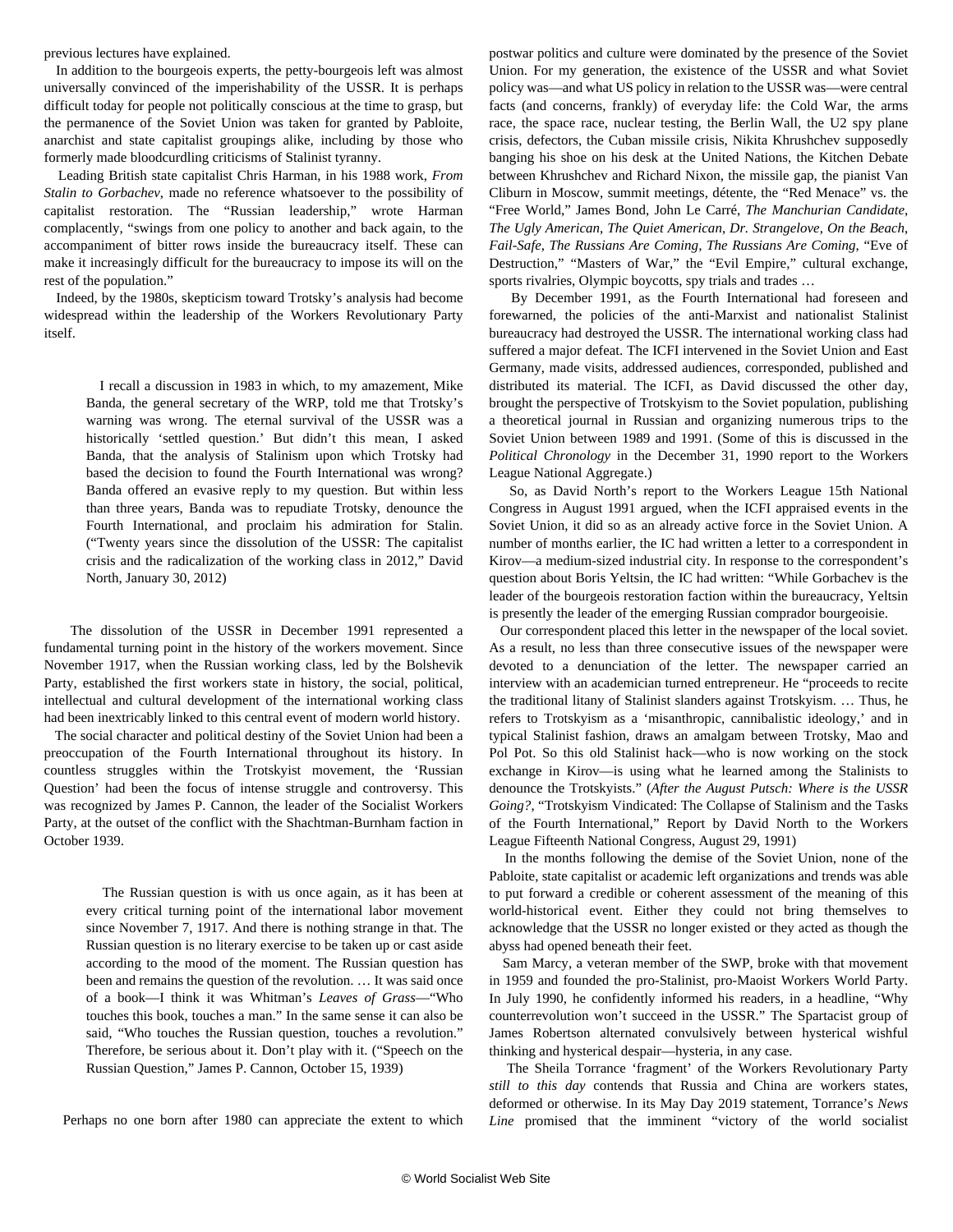revolution" would mean "the working class taking the power in all of the major capitalist states through social revolutions, and the bureaucracies being replaced in the deformed workers states, including Russia and China, by political revolutions of the working class with power restored to workers soviets."

In 1992–1993, bourgeois triumphalism ruled the day.

 In January 1992, Francis Fukuyama, at the time a neo-conservative academic and a former US State Department official, published *The End of History and the Last Man*.

 Fukuyama argued that the last serious alternative to bourgeois liberalism had vanished. The West had defeated fascism, and now Communism was disappearing. Regimes that still referred to themselves as Communist were carrying out political and economic reforms that would carry them in the direction of the liberal order.

Fukuyama wrote:

 All countries undergoing economic modernization must increasingly resemble one another: they must unify nationally on the basis of a centralized state, urbanize, replace traditional forms of social organization like tribe, sect, and family with economically rational ones based on function and efficiency, and provide for the universal education of their citizens. Such societies have become increasingly linked with one another through global markets and the spread of a universal consumer culture. Moreover, the logic of modern natural science would seem to dictate a universal evolution in the direction of capitalism. (Francis Fukuyama, *The End of History and the Last Man*, January 1992)

 This was echoed in many forms. It is painful to read the gloating stupidities that were churned out by Western academics in the wake of the demise of the Soviet Union. Seemingly every journal devoted to politics, current affairs or culture felt obliged to publish a special issue devoted to the supposed rout of socialism. The word "End" or "Death" or "Fall" or a synonym had to be included somewhere in the title.

The literary intelligentsia chimed in, just as ignorantly.

 At a conference organized in April 1992 by the *Partisan Review* magazine, for example, novelists Ralph Ellison, Saul Bellow and Doris Lessing and well-known critic Susan Sontag, along with assorted former Eastern European "dissidents," hobnobbed with arch-reactionary historian Richard Pipes from Harvard and their host Lynne Cheney, then Chairman of the National Endowment for the Humanities and the wife of one of the major war criminals of our time, Dick Cheney.

 All those in attendance of course took the wickedness of Bolshevism for granted, but just for good measure, they also pronounced anathema on the French Revolution and Jacobinism.

 Within this layer, an irrevocable political, intellectual and moral collapse occurred.

 In July 1993, Tim Wohlforth, the former leader of the Workers League in the US, the predecessor of the Socialist Equality Party, who broke with the Trotskyist movement in the mid-1970s, announced his support for US military action in Bosnia in an article entitled "Give War a Chance." Addressing himself to a wide layer of former antiwar protesters, who were now promoting imperialist military intervention, Wohlforth asserted: 'We must put on our marching shoes, unfurl our banners and raise our fists in the air, demanding military action when it is morally required.'"

 The desertions on the left commenced as soon as the Stalinist regimes in Eastern Europe began to unravel in 1989 and 1990. The ICFI, until the very end, made clear its unswerving opposition to the Stalinist regime, its commitment to the defense of the gains the working class had made and its hostility to capitalist restoration. The Marxists are always the last to leave the battlefield. The petty-bourgeois left simply abandoned the field in droves and headed for greener pastures.

 Eric Hobsbawm, the British academic and longtime Stalinist, wrote an essay, "Goodbye to All That" in October 1990. He spoke for many:

 It is much easier to see 1989 as a conclusion than as a beginning. It was the end of the era in which world history was about the October Revolution.

 If there was no significant movement to overthrow capitalism worldwide, revolutionaries still hoped that its contradictions and those of its international system made it vulnerable—perhaps one day fatally vulnerable—and that Marxists, or at any rate socialists, would provide the alternative to it.

 All this is now over. … Those of us who believed that the October Revolution was the gate to the future of world history have been shown to be wrong.

 One of the most morbid statements came from Frank Furedi, of the then-Revolutionary Communist Party in Britain whose ultimate origin was as a faction in Tony Cliff's International Socialist group.

 In such a bleak political landscape only irrationalism, apathy and fear can flourish. The new subjective outlook which has developed out of the experience of defeat immobilises those with the potential to change the world. …

 To put matters bluntly, it seems that the prospects for human progress are worse than at any time this century. Not even in the dark days of fascist triumphs did the prospects for social transformation and the creation of a new society appear so remote. Marxism and working class politics are temporarily of no consequence to the flow of history.

 Furedi, a truly appalling figure, and his co-thinkers at *Living Marxism* have ended up at *Spiked*, the extreme-right internet magazine funded in part by the Koch brothers.

 If one had the stomach for it, and one doesn't, fortunately for all of you, thousands of examples from dozens of countries could be cited. This was the atmosphere in these circles and it helps explain the current mood on university campuses.

 A useful work, *Intellectual Radicalism after 1989: Crisis and Reorientation in the British and the American Left* by Sebastian Berg (2017), traces the evolution of left academia following the collapse of Stalinism.

 This is typical of the responses to the collapse of the Soviet Union. G. A. Cohen, Canadian-British philosopher and "analytical Marxist," made no secret of his feelings in the *New Left Review* in 1991: "It is true that I was heavily critical of the Soviet Union, but the angry little boy who pummels his father's chest will not be glad if the old man collapses. As long as the Soviet Union seemed safe, it felt safe for me to be anti-Soviet. Now that it begins, disobligingly, to crumble, I feel impotently protective toward it." What can one say about this pathetic comment—except that it has nothing whatsoever to do with Marxism?

 Summing up, Berg, without meaning to, paints a devastating picture of these "socialist intellectuals." The events of 1989–91 "brought them close to central tenets of social democracy. … They left behind the idea of revolution as a violent rupture or as abrupt comprehensive change affecting all dimensions of public life. … The retrieval and rehabilitation of thinkers such as [Karl] Kautsky and [Eduard] Bernstein also testify to this reorientation. Similarly, the continuing insistence on the centrality of the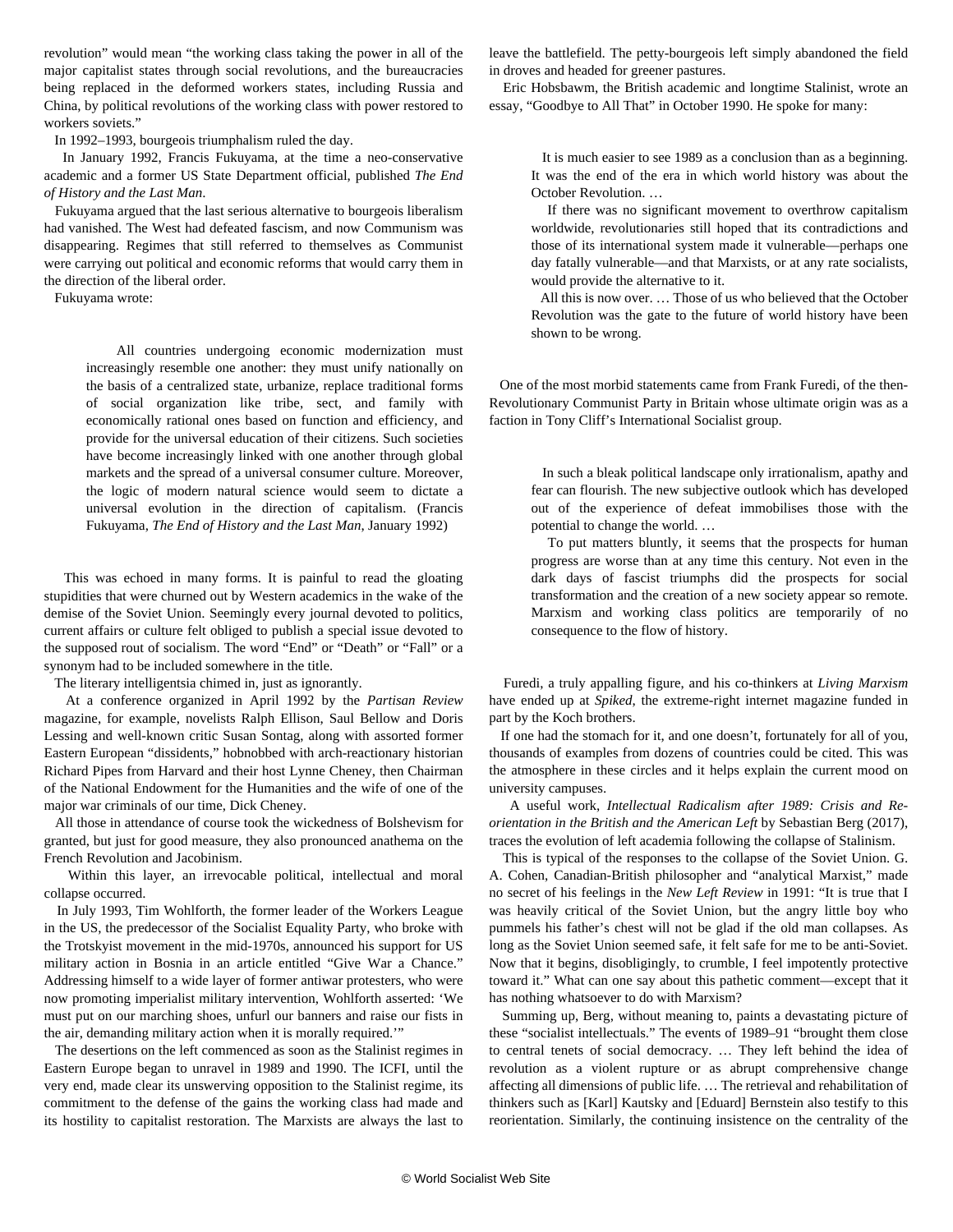national state as an arena of political struggle revealed an acceptance of existing institutions …

 "Marxism had been 'cut to size'—and they applauded the diminution and welcomed the new climate of openness which fostered the search for new visions and sources of inspiration. … Ethical reflections became even more necessary; the adoption of a weak form of historical materialism not only reinforced the principle of contingency but abandoned—or at least qualified—the dialectical principle."

 In short, every core precept of Marxism was thrown out and replaced with the concerns of the "alienated," discontented professional middle class.

 A striking feature about this general phenomenon is that not a single one of the thousands of analytic Marxists, structural Marxists, neo-Marxists, post-Marxists, eco-Marxists and so forth chose to recognize the correctness of the Trotskyist analysis of Stalinism and the Soviet Union, during or after the 1989–91 period. Not one of them, as far as I know, contacted us and said, "It turns out you were right."

 As the IC explained at the time, the disoriented and demoralized repudiation of socialism, in many cases, flowed from an unwillingness or inability to examine previous positions and perspectives. A good many who were eager to "abandon and curse Marxism" had no desire to confront the issues behind the demise of the Soviet Union.

 The previous appeal of Stalinism and the other bureaucracies for these forces had not stemmed from a misunderstanding. For certain layers, to borrow Trotsky's phrase, it is *always* "more convenient to lean on the bureaucracy than on the truth." This is one of the dirty secrets of leftradical politics during the period in which the Stalinist apparatus, in particular, exerted great influence and also dispensed funds. Directly or indirectly, virtually the entire left milieu depended on bureaucracy, the Stalinists, social democracy or the trade unions. A professor or radical journalist or trade union official could eat well by attending the right conferences, writing reviews, delivering remarks, carrying out research and so on.

 A small glimpse into Stalinist corruption: Michael David-Fox, in "Communism and Intellectuals" (2017), argues that the Moscow Stalinist regime's "broader patterns of patronage"—including "outright economic incentives for intellectuals"—were "exported across state lines. A new form of transnational patronage emerged, in which institutions of the partystate charged with cultivating foreign intellectuals offered to favored or pro-Soviet figures such important tangible commodities … as travel and translations, or more intangible goods such as the political prestige or access to information that might accrue from high-level Soviet ties. … Soviet embassies, especially at first in European capitals with significant Soviet colonies such as Berlin, Prague, Paris, and London, became another vehicle."

 David North spoke about this phenomenon during the 10th Plenum of the ICFI in May 1990. He suggested that the petty-bourgeois left was moaning and groaning, but—at the heart of it—they were bemoaning the bureaucracy's loss of control over the working class. These forces used to demand of the Trotskyists, "Where have you built anything? Where have you come to power?" Meanwhile, the Stalinists and their friends organized world peace conferences and world church conferences, seminars and festivals, where these forces did Moscow's bidding, and this was where the big money was. "It was an international center of political prostitution," David pointed out. "All of these people were nothing but [the Stalinists'] political pimps and they're out of a job. That's what they're really moaning about."

 All this gnashing of teeth was rooted in the identification of socialism, in one way or another, with Stalinism. But, as the ICFI argued, Marxism had decades before exposed the unbridgeable conflict between the interests of the Stalinist bureaucracy and the cause of world socialism.

In truth, the Marxists were publicly opposed to the policies of the Soviet

government for 68 of the 74 years of the latter's existence. They were seriously persecuted for more than 60 years in the USSR, and ultimately the regime made every effort to exterminate its Marxist opponents down to the last man or woman. "We are not a government party; we are the party of irreconcilable opposition, not only in capitalist countries but also in the USSR," Trotsky asserted in *The USSR in War* (1939).

 Our party sought to prevent the restoration of capitalism, but the fact that Trotskyism recognized the possibility of such a course of events demonstrated that the continuing validity and soundness of the Marxist perspective was *notattached* to the physical existence and structure of the USSR.

 But neither, of course, was it a case of simply soldiering on, unaltered and impervious, merely taking note of this or that name-change on the map. Organizations and individuals that proceeded in this manner, letting the events of 1989–91 roll off them like water off a duck's back, or *pretending to*, in fact, inevitably absorbed the prevailing, bourgeois view of things to one degree or another. The ones who said "Nothing has happened of any significance—life goes on" were merely frightened of expressing or articulating, even to themselves, their own intense gloom and demoralization.

 The 12th Plenum of the ICFI in March 1992 provided a rational, scientific and coherent analysis of the events in Eastern Europe and the Soviet Union, based on the entire history of the Marxist movement, and offered a perspective for that movement's future development.

 David North's opening report first established that the states organized in the Commonwealth of Independent States could no longer be defined as workers states. Russia, Ukraine, Georgia and the rest were based explicitly on the destruction of nationalized property and a commitment to capitalist private property. An era had come to end. The state created out of the first sustained effort by the working class to create a new society had ceased to exist. What were the implications of this transformation? What did it mean for the international working class and for the Fourth International?

 Our movement insisted that world capitalism had not overcome, and could not overcome, its fundamental contradictions. In fact, the *objective* preconditions for socialism, the massive growth of the working class and the global integration of economic life, were far more developed than in 1917. Those general characteristics of economic life, as crucial as they were, did not exhaust the matter. There was also the question of the *subjective* preparedness of the working class to enter into a decisive struggle. The inability of the Soviet and Eastern European workers in 1989–91 to defend the surviving gains of the Russian Revolution and its extension had forcefully brought this problem home. (Introduction to *The Sky Between the Leaves*, David Walsh, 2013)

 In other words, what of the subjective prerequisites for socialist revolution? Through what process would the *objective* impulses for the overthrow of capitalism find *subjective* expression in the consciousness of great numbers of workers?

 After all that had come to pass in the 20th century and, most recently, what had tragically occurred in the Soviet Union, it was entirely legitimate for the IC to consider anew, with "fresh eyes"—and in a very intense and probing manner—those questions.

 The struggle of 1982 to 1986 had prepared the IC, making possible a rebirth of classical Marxism, with its insistence that the masses must grasp "what is at stake" and be committed "body and soul" to the revolution, in the phrase of Frederick Engels.

 *How the Workers Revolutionary Party Betrayed Trotskyism* (1986) noted that "The great liberating ideas of Leon Trotsky are once again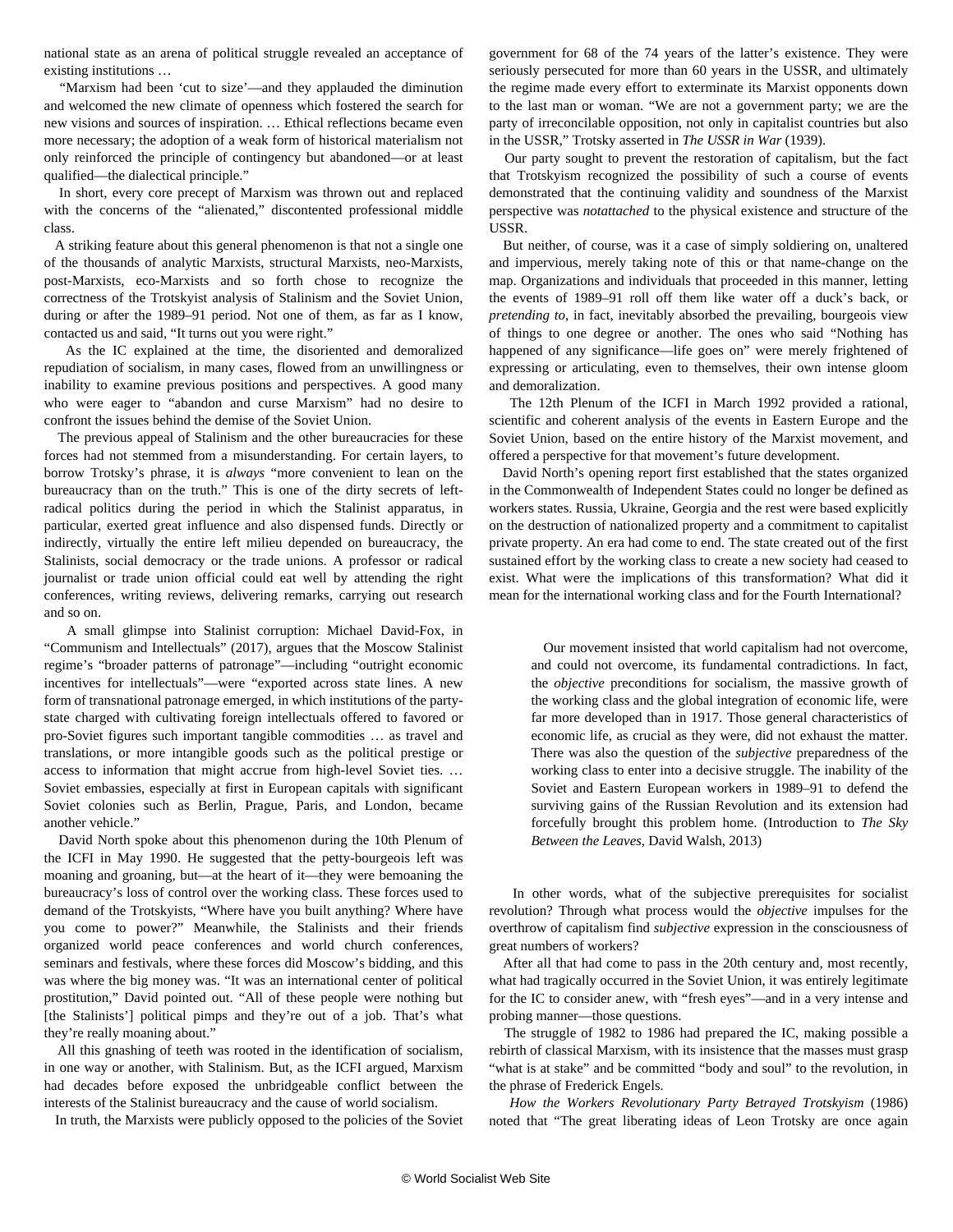firmly entrenched within the International Committee of the Fourth International." *The World Capitalist Crisis and the Tasks of the Fourth International* (1988), in a critical passage, emphasized the struggle for principled socialist politics against the opportunists who "deny the necessity of any open struggle for socialist consciousness in the working class. It is not necessary, they say, to patiently nourish the workers movement with the rich fruit of Marxist culture. Rather, it is enough to dish out a few simple demands which will supposedly entice the masses and lead them to socialist revolution without even being conscious of their ultimate destination."

 The reinforced understanding that the party needed to develop itself as the fighter for a socialist political culture in the working class became an important theme.

 Discussions along these lines took place in the Workers League in the late 1980s. At Political Committee meetings in February and March 1989, for example, David North observed, "Comrades will often say that we're building a revolutionary party … what is this revolutionary party? … We are fighting to build an international party of the international proletariat. That isn't done with a few clever slogans. An enormous theoretical foundation must be built for such a movement to emerge, like the scaffolding of a skyscraper. A great deal of preparatory work must be done. … The party must create the theoretical nourishment that will sustain and be worthy of a mass movement." (February 12, 1989)

 "What is it that separates us from everybody else in the final analysis? We oppose the bureaucracy. We fight for revolutionary consciousness in the working class. We fight … for the political and cultural development of the working class." (March 19, 1989)

 The 12th plenum responded to the disaster in the USSR by examining the history of the workers movement and, in particular, its development in the decades leading up to 1917. The conquest of power by the Bolsheviks was not the fortuitous result of a particularly serious crisis in a tsarist Russia reeling and overwhelmed by war. Nor was it merely the product of the struggle for specific economic and political demands on the part of the Bolsheviks, as important as those were. Nor was the "level of political consciousness" that made the Revolution possible simply produced "between February and October 1917."

This was the first critical point:

 The October Revolution didn't fall from the sky. It was the positive culmination of the class struggle as an objective historical process and the political development of the international workers movement.

 The Revolution was the outcome of the immense growth in the political consciousness of the international working class in the decades that followed the publication of the *Communist Manifesto* in 1848 and especially in the aftermath of the suppression of the Paris Commune in 1871. The most advanced expression of that growth during the 46 years that separated the Commune in Paris from the triumph of the Bolshevik-led Soviets in Russia was the founding and rise of the Second International in 1889 and the emergence of mass socialist parties, including the SPD in Germany.

 The report went on: "One might say that the development of Marxism and the development of the masses as a conscious political force are what gave the late nineteenth century and the first decades of the twentieth century its unique characteristics."

 David North provided the striking example—which has surely stayed with anyone who first encountered the report some 27 years ago—of "a Parisian worker … born in the year of the February Revolution and the bloody days of 1848, who later participated as a young man in the struggle of the Paris Commune in 1871, and was only 41 by the time the Second International had been founded, [and who] could still have lived to see the conquest of power by the Russian working class in 1917 without having yet reached his seventieth birthday."

 But what of the 70-year period preceding the date of the 12th Plenum, that is, from the early 1920s to the early 1990s? What of an equivalent worker born in 1923 in any major city, what had he or she experienced?

 The report noted that the October Revolution inspired a wave of revolutionary struggles in the immediate post-World War I period, but those were beaten back due to the betrayals of the social democratic parties. Those losses and reverses worsened and extended the isolation of the Soviet state, strengthening the tendencies toward bureaucracy, which in turn, thanks to Stalinist policies, produced even more disastrous, worldhistoric defeats in Britain, China, Germany, France, Spain and elsewhere.

 The Left Opposition fought this process at every step of the way, from 1923 onward. Trotsky provided brilliant, incisive analyses of the Stalinist degeneration. Ultimately, as we know, the betrayals of the Soviet bureaucracy, including its mass annihilations of Marxists in the late 1930s, "prevented the victory of the working class in Europe and crippled the international Marxist movement."

 The events of 1991 were a historical condemnation of the entire counterrevolutionary Stalinist system, including its "theoretical" justifications and national-opportunist politics, above all, socialism in one country. The Stalinist apparatuses still existing in 1991, Communist Parties and trade unions with millions of members, ended up in a heap of rubble. The Stalinist organizations had been reduced to a wreckage of their own making.

 However, to the extent that the working class was trapped by the politics of the bureaucracy, it suffered the consequences of these criminal policies. In a 2001 study, economist Steven Rosefielde calculated there were 3.4 million premature deaths in Russia from 1990 to 1998 alone, which he partly blames on capitalist "shock therapy," unlike anything outside the conditions of a world war.

 One of Stalinism's terrible crimes was that it had so thoroughly discredited socialism that sections of workers believed they would have better conditions under capitalism. The ICFI understood that the counterrevolutionary danger could not be averted simply on the basis of the spontaneous movement of the working class—and there *was* enormous opposition to wealth inequality, privatizations and pro-capitalist measures in a society such as the USSR where, despite the bureaucracy, as a 1988 study argued, "people … for decades have been educated with the ideals of socialist justice."

 Insofar as surveys are indicative, there is widespread scepticism [in the USSR] about unregulated markets in capital and labour. … The analysis concludes that a Western-style market economy (capitalism) has 'only 25–30 percent support. The majority, while not opposed to private property, want to keep it on a strictly limited scale. In January 1990 an all-Union poll on attitudes towards key terms found a 61 percent "pro" (17 percent "con") response to the term "socialism" as opposed to a 34 percent "pro" (38 percent "con") response to "capitalism." ("A Future for Socialism in the USSR?," Justin Schwartz, 1991)

 It was one thing, however, for Russian workers to be generally hostile to the threats to their jobs and conditions and even a "market economy" as a whole, it was another for them to actively oppose the restoration of capitalism on the basis of a worked-out international socialist program, and fight for the destruction of the Stalinist bureaucracy in a political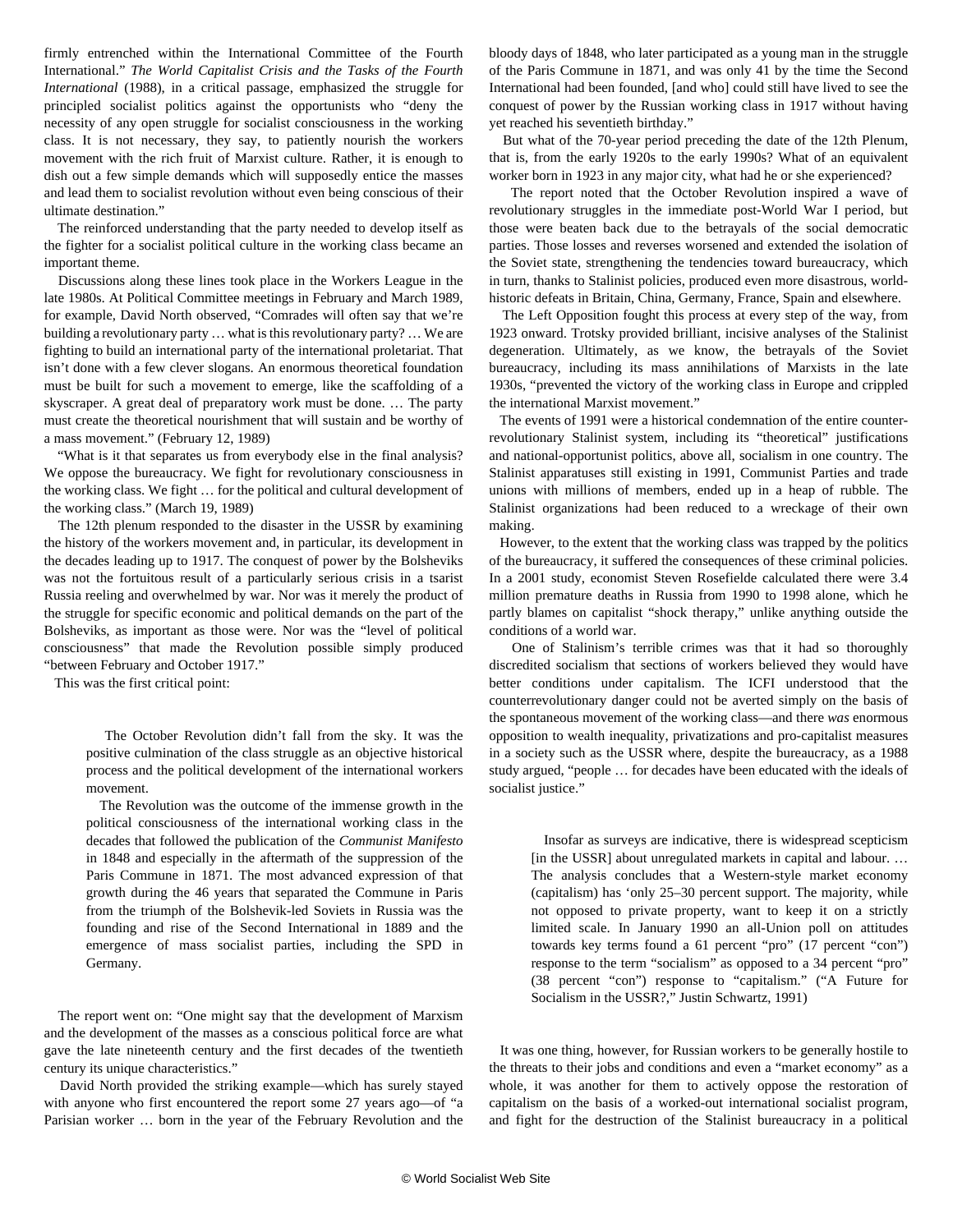revolution and the creation of workers councils, reflecting the needs of the wide layers of the population. For that, a section of the ICFI would have been necessary. Given the circumstances, that could not be accomplished in time.

 The restoration of capitalism in the USSR, the 12th Plenum report argued, was "the culmination of the protracted decay and degeneration of all the organizations of the working class."

 In other words, the 70 years from 1847 to 1917, the partial life-span of our Parisian, socialist-minded worker, were characterized, albeit with many contradictions "by an immense growth of the revolutionary selfconsciousness of the masses that finally found its highest expression in the Russian Revolution." On the other hand, the politics of the post-World War II period, in particular, was rooted in the domination of the working class by bureaucracy. It was, all in all, a "period of stagnation, degeneration and decay," although Michel Pablo, Ernest Mandel and the Pabloites attempted to provide legitimacy and even a progressive role to the Stalinists, social democrats and every other dominant existing leadership.

 In 1991 or 1992, the same Sheila Torrance, a leading member of the presplit WRP as Gerry Healy's organizational assistant, and a co-thinker of hers, Martin Booth, ridiculed the Workers League's effort to confront the difficulties revealed by the inability of the Soviet and Eastern European working class to prevent the reintroduction of the capitalist market.

 The Workers League had taken note of the fact, in a perspectives resolution, that "the disintegration of the Stalinist regimes has proceeded much more rapidly than the development of revolutionary consciousness in the proletariat." Torrance and Booth demanded indignantly, "How is revolutionary consciousness supposed to develop outside of the actual struggle of the working class to overthrow its oppressor…?"

 The heart of their position, that "revolutionary consciousness" could be nothing more than the expression of the spontaneous movement of the working class, was false and was contradicted by the historical development of Marxism, epitomized by Lenin's *What Is To Be Done?* (1902), and the unfolding of the 1917 Revolution in Russia. This was the entire point, as the 12th Plenum report explained: "The level of political consciousness that made the October Revolution possible *was not* produced simply between February and October 1917. It was the outcome of the protracted historical struggle for Marxism in the European and Russian working class that had spanned the previous 70 years.

 If one wished to understand why the Soviet workers had *not* risen up to defend whatever remained of the conquests of 1917, one had to take into account that the previous nearly seven decades had "been characterized by relentless assaults upon the political consciousness of the masses. Stalinism set out to destroy the greatest conquest of Marxism: the development of the revolutionary political consciousness of the working class, the transformation of an oppressed and exploited mass into a conscious historical force."

 In fact, the greatest defeat brought about and imposed by Stalinism was the wholesale destruction of the revolutionary cadre, the physical destruction of the Marxists in the USSR and everywhere else the KGB could get hold of them, the deep demoralization and disorientation that resulted, and the terrible *overall lowering* of the level of working class political consciousness on a world scale.

 Again, the 12th Plenum pointed forcefully to the political instability of world capitalism and the general implications of the conflict between the global development of the productive forces and the nation-state system. Indeed, the demise of the autarkic Eastern European and Soviet regimes was a confirmation of the IC's perspective. The Stalinist-run states were the first victims of the global integration of the productive forces. The collapse of those states expressed the breakdown of the postwar order and the onset of a new revolutionary crisis.

 However, the ability of the Fourth International to exploit the possibilities raised by the world crisis depends to a great extent upon our ability to understand and assimilate the lessons of the entire historical period through which we've passed and, on that basis, to precisely define the tasks which we confront in the present situation. It falls upon the Fourth International, led by the International Committee, to reestablish within the working class the great political culture of Marxism.

 Gerry Healy of the SLL-WRP had made the mistake of adopting an uncritical attitude toward the spontaneous struggles of the working class. But the development of the Marxist party as a powerful, in fact, ultimately *decisive* factor in the class struggle depends on our ability to politically educate a significant layer of workers in a scientific approach to history, above all the entire history of the Russian Revolution, Stalinism and Trotsky's struggle for the Fourth International, as well as contemporary events.

 The following passage might sum up one of the themes of this school itself and its reason for being:

 The intensification of the class struggle provides the general foundation of the revolutionary movement. But it does not by itself directly and automatically create the political, intellectual and, one might add, cultural environment that its development requires, and which prepares the historical setting for a truly revolutionary situation. Only when we grasp this distinction between the general objective basis of the revolutionary movement and the complex political, social and cultural process through which it becomes a dominant historical force is it possible to understand the significance of our historical struggle against Stalinism and to see the tasks that are posed to us today.

 The 12th Plenum report placed immense stress on historical clarification as a crucial element in overcoming the confusion and false consciousness in the international working class "rooted in previous historical experiences through which masses have passed," experiences they were not able to assimilate without the intervention of the party. The greatest lie used to disorient vast numbers of people was the identification of Stalinism with Marxism.

 In fact, no political force in history had had such a devastating impact on the progressive development of humanity as Stalinism. The scale of the human destruction is almost unimaginable. "By 1937 1,000 Communists a day were being shot in Moscow." They were given 10- or 15-minute trials, taken out and shot in the back of the neck. These were revolutionists, socialists, theoreticians who had given their lives to the revolution. Not only the flower of Marxist culture but its roots were obliterated.

 It would be impossible to underestimate the intellectual, political and cultural destruction. We live to this day with the need to overcome the consequences of this damage.

 Stalin was attempting to destroy the most dangerous social element on the planet, the conscious head, the brain of the working class. He well understood the threat, as Vadim Rogovin has demonstrated.

 Marxism in Russia had deep roots and a dense, intense history. Plekhanov, the founder of Russian Marxism, in addition to the immense influence of Marx and Engels, learned from the great radical thinkers such as Chernyshevsky, Herzen and Belinsky. The Russian Marxists undertook the education of the emerging working class from the 1890s and it was this Marxist-formed working class that made the Russian Revolution. The